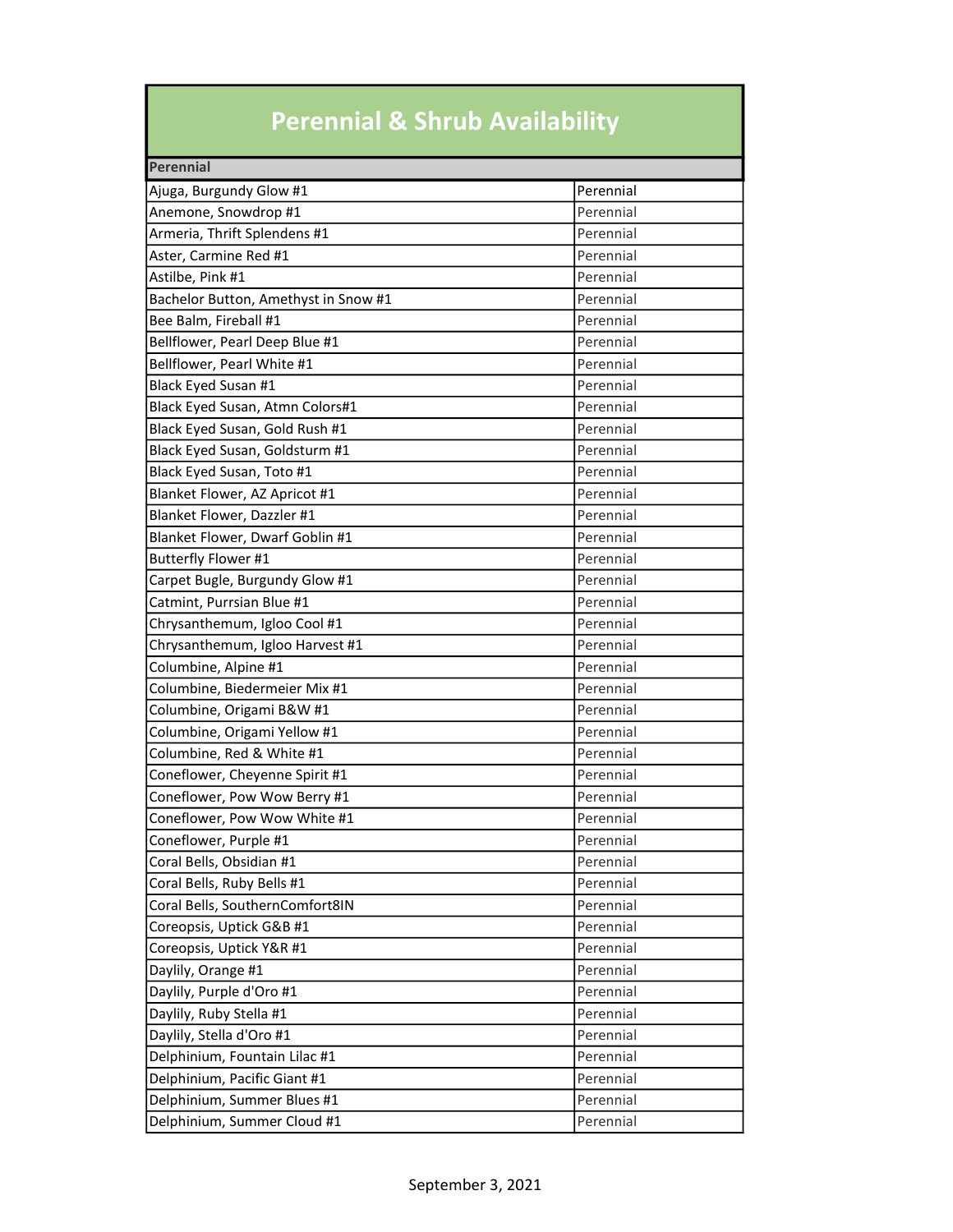| Perennial                       |           |
|---------------------------------|-----------|
| Delphinium, Summer Nights #1    | Perennial |
| Dianthus, Black Cherry #1       | Perennial |
| Dianthus, Firewitch #1          | Perennial |
| Dianthus, First Love #1         | Perennial |
| Flax, Blue #1                   | Perennial |
| Gaura, Whirling Butterflies #1  | Perennial |
| Gayfeather, Kobold #1           | Perennial |
| Geranium, Johnson's Blue #1     | Perennial |
| Geranium, Rozanne #1            | Perennial |
| Globe Flower, Gold Queen #1     | Perennial |
| Grass, Adagio Maiden #5         | Perennial |
| Grass, All Gold Forest #1       | Perennial |
| Grass, Blonde Ambition Grama #1 | Perennial |
| Grass, Dwarf Maiden #1          | Perennial |
| Grass, Giant Sacaton #1         | Perennial |
| Grass, Hameln Fountain #5       | Perennial |
| Grass, Heavy Metal Switch #1    | Perennial |
| Grass, Indian #1                | Perennial |
| Grass, Korean Feather Reed #1   | Perennial |
| Grass, Little Bluestem #1       | Perennial |
| Grass, Mexican Feather #1       | Perennial |
| Grass, Morning Light Maiden #1  | Perennial |
| Grass, Overdam Feather Reed #1  | Perennial |
| Grass, Prairie Drop Seed #1     | Perennial |
| Grass, Shenandoah Switch #1     | Perennial |
| Grass, Undaunted Ruby Muhly #1  | Perennial |
| Heliopsis, Summer Sun #1        | Perennial |
| Hollyhock, Indian Spring #1     | Perennial |
| Hosta, Minuteman #1             | Perennial |
| Hyssop, Sunset #1               | Perennial |
| Ice Plant, Fire Spinner #1      | Perennial |
| Indigo, Blue False #1           | Perennial |
| Jacob's Ladder, Purple Rain #1  | Perennial |
| Jupiter's Beard, Red #1         | Perennial |
| Lady's Mantle, Gold Strike #1   | Perennial |
| Lamium, Chequers 3.5"           | Perennial |
| Lavender, English Munstead #1   | Perennial |
| Lavender, Phenomenal #1         | Perennial |
| Lobelia, Native Green #1        | Perennial |
| Lupine, Gallery White #1        | Perennial |
| Penstemon, Blackbeard #1        | Perennial |
| Penstemon, Cherry Sparks #1     | Perennial |
| Penstemon, Pike's Peak Purp #1  | Perennial |
| Penstemon, Pineleaf #1          | Perennial |
| Penstemon, Red Rocks #1         | Perennial |
| Phlox, Cover Girl #1            | Perennial |
| Pincushion Flower #1            | Perennial |
|                                 |           |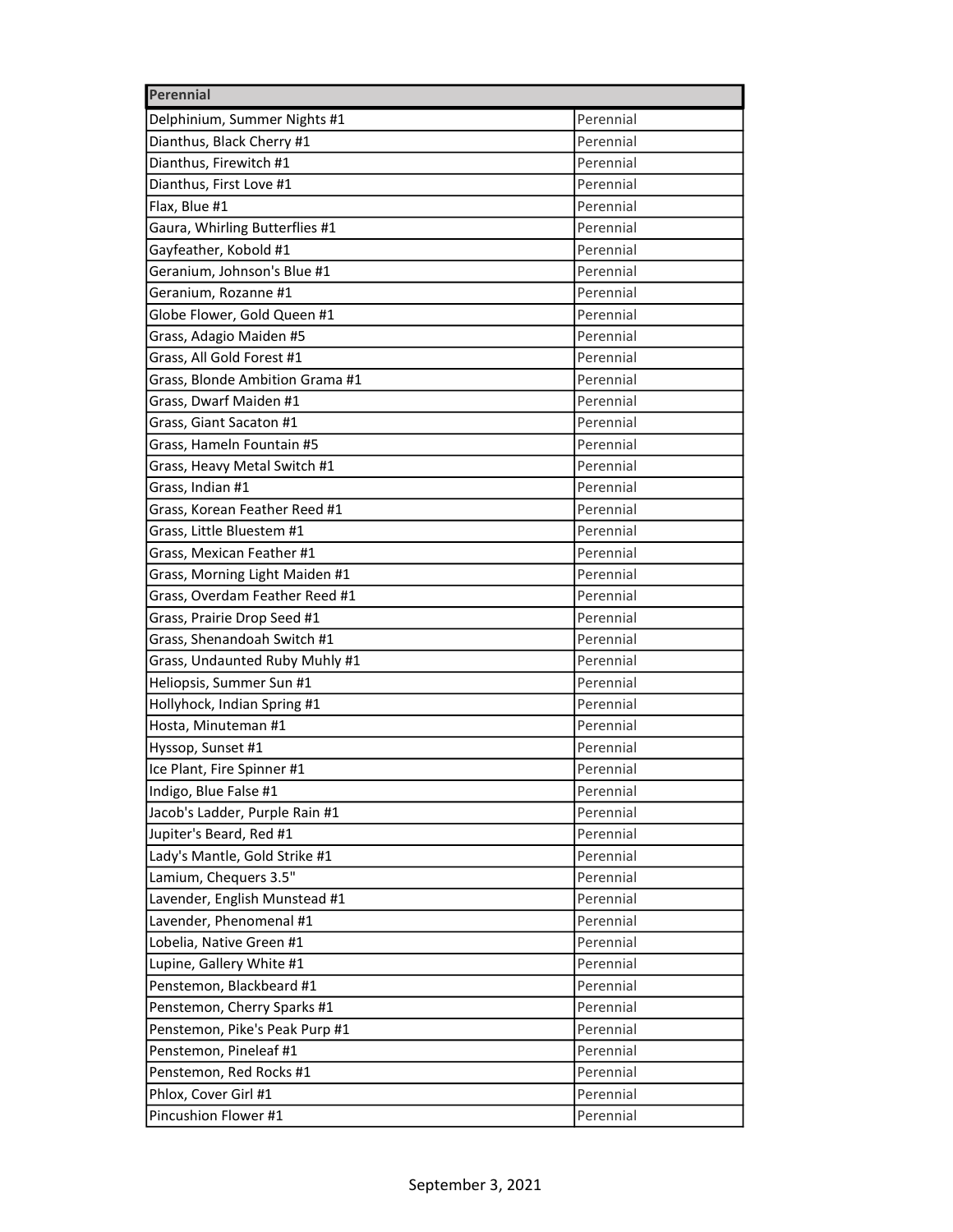| Perennial        |  |  |
|------------------|--|--|
| Perennial        |  |  |
| Perennial        |  |  |
| Perennial        |  |  |
| Perennial        |  |  |
| Perennial        |  |  |
| Perennial        |  |  |
| Perennial        |  |  |
| Perennial        |  |  |
| Perennial        |  |  |
| Perennial        |  |  |
| Perennial        |  |  |
| Perennial        |  |  |
| Perennial        |  |  |
| Perennial        |  |  |
| Perennial        |  |  |
| Perennial        |  |  |
| Perennial        |  |  |
| Perennial        |  |  |
| Perennial        |  |  |
| Perennial        |  |  |
| Perennial        |  |  |
| Shrub, Deciduous |  |  |
| Shrub, Deciduous |  |  |
| Shrub, Deciduous |  |  |
| Shrub, Deciduous |  |  |
| Shrub, Deciduous |  |  |
| Shrub, Deciduous |  |  |
| Shrub, Deciduous |  |  |
| Shrub, Deciduous |  |  |
| Shrub, Deciduous |  |  |
| Shrub, Deciduous |  |  |
| Shrub, Deciduous |  |  |
| Shrub, Deciduous |  |  |
| Shrub, Deciduous |  |  |
| Shrub, Deciduous |  |  |
| Shrub, Deciduous |  |  |
| Shrub, Deciduous |  |  |
| Shrub, Deciduous |  |  |
| Shrub, Deciduous |  |  |
| Shrub, Deciduous |  |  |
| Shrub, Deciduous |  |  |
| Shrub, Deciduous |  |  |
| Shrub, Deciduous |  |  |
| Shrub, Deciduous |  |  |
| Shrub, Deciduous |  |  |
| Shrub, Deciduous |  |  |
| Shrub, Deciduous |  |  |
|                  |  |  |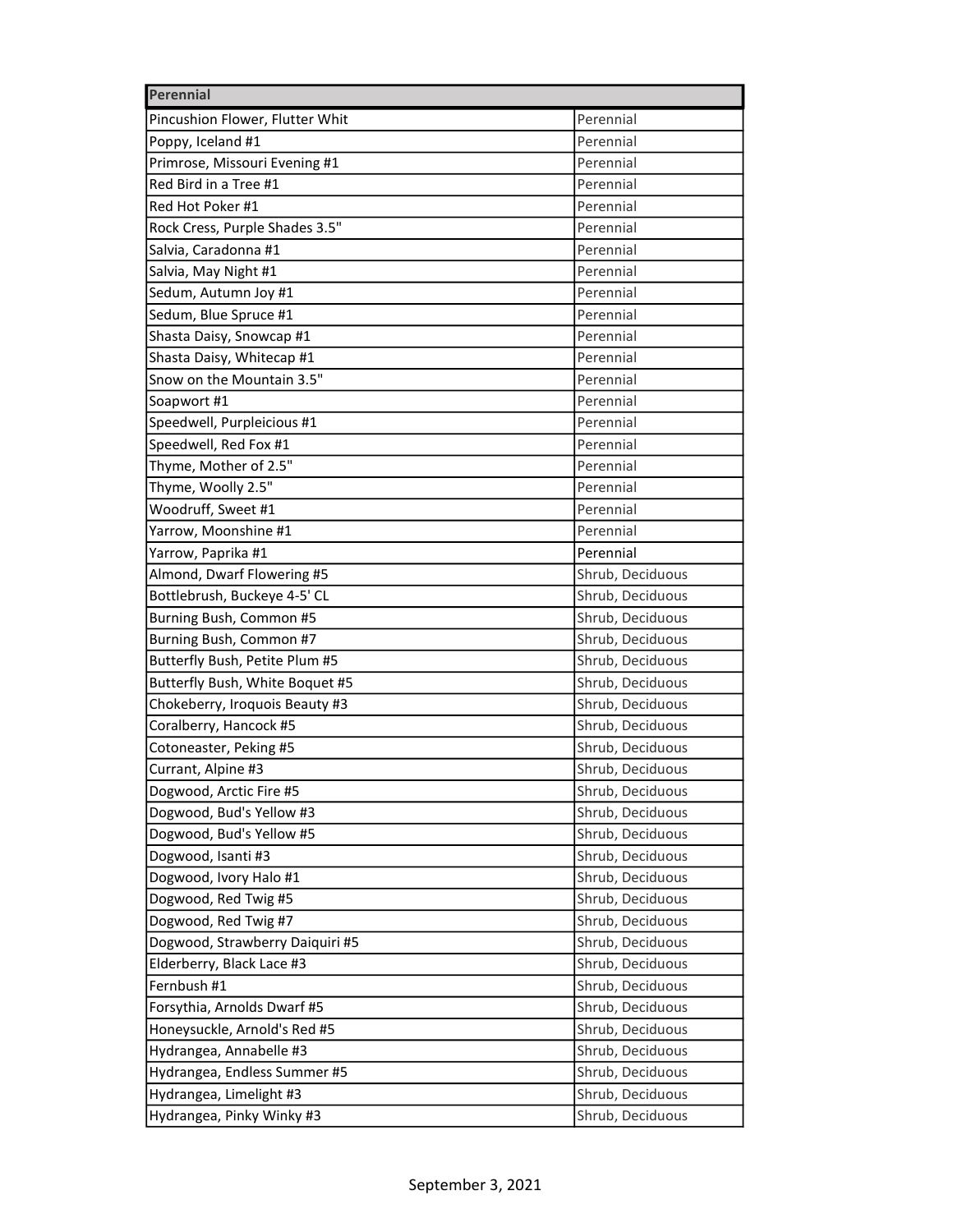| Perennial                       |                  |  |
|---------------------------------|------------------|--|
| Lilac, Common Purple #5         | Shrub, Deciduous |  |
| Lilac, Common Purple 3-4' CL    | Shrub, Deciduous |  |
| Lilac, Donald Wyman #5          | Shrub, Deciduous |  |
| Lilac, Donald Wyman #7          | Shrub, Deciduous |  |
| Lilac, James MacFarlane #5      | Shrub, Deciduous |  |
| Lilac, James MacFarlane #7      | Shrub, Deciduous |  |
| Lilac, Late 3-4' CL             | Shrub, Deciduous |  |
| Lilac, Miss Canada 3-4'         | Shrub, Deciduous |  |
| Lilac, Miss Kim 3-4'            | Shrub, Deciduous |  |
| Lilac, Pocahontas #3            | Shrub, Deciduous |  |
| Maple, Amur Compact #5          | Shrub, Deciduous |  |
| Ninebark, Amber Jubilee #3      | Shrub, Deciduous |  |
| Ninebark, Dart's Gold #5        | Shrub, Deciduous |  |
| Ninebark, Diablo #5             | Shrub, Deciduous |  |
| Ninebark, Little Devil #3       | Shrub, Deciduous |  |
| Ninebark, Little Devil #5       | Shrub, Deciduous |  |
| Ninebark, Little Devil #7       | Shrub, Deciduous |  |
| Potentilla, Gold Drop #5        | Shrub, Deciduous |  |
| Potentilla, Goldfinger #3       | Shrub, Deciduous |  |
| Potentilla, Goldfinger #7       | Shrub, Deciduous |  |
| Potentilla, McKay's White #5    | Shrub, Deciduous |  |
| Potentilla, Pink Beauty #5      | Shrub, Deciduous |  |
| Privet, Cheyenne 6-7' CL        | Shrub, Deciduous |  |
| Privet, Golden Vicary #5        | Shrub, Deciduous |  |
| Rabbitbrush, Common #1          | Shrub, Deciduous |  |
| Rose of Sharon, Aphrodite Dark  | Shrub, Deciduous |  |
| Rose of Sharon, Ardens Lilac Pi | Shrub, Deciduous |  |
| Rose, Drift Peach #2            | Shrub, Deciduous |  |
| Rose, Meidiland Red #2          | Shrub, Deciduous |  |
| Rose, Rugosa White #5           | Shrub, Deciduous |  |
| Rose, Sea Foam #2               | Shrub, Deciduous |  |
| Rose, Sunny Knock Out #3        | Shrub, Deciduous |  |
| Rose, Winnipeg Parks #5         | Shrub, Deciduous |  |
| Rose, Woods #5                  | Shrub, Deciduous |  |
| Sage, Russian #2                | Shrub, Deciduous |  |
| Sandcherry, Pawnee Buttes #2    | Shrub, Deciduous |  |
| Sandcherry, Western #5          | Shrub, Deciduous |  |
| Serviceberry, Regent #5         | Shrub, Deciduous |  |
| Serviceberry, Saskatoon #5      | Shrub, Deciduous |  |
| Serviceberry, Stand Ovation #3  | Shrub, Deciduous |  |
| Smokebush, Royal Purple #5      | Shrub, Deciduous |  |
| Smokebush, Royal Purple 5-6'    | Shrub, Deciduous |  |
| Spirea, Anthony Waterer #5      | Shrub, Deciduous |  |
| Spirea, Birchleaf #5            | Shrub, Deciduous |  |
| Spirea, Blue Mist #5            | Shrub, Deciduous |  |
| Spirea, Froebel #5              | Shrub, Deciduous |  |
| Spirea, Gold Flame #5           | Shrub, Deciduous |  |